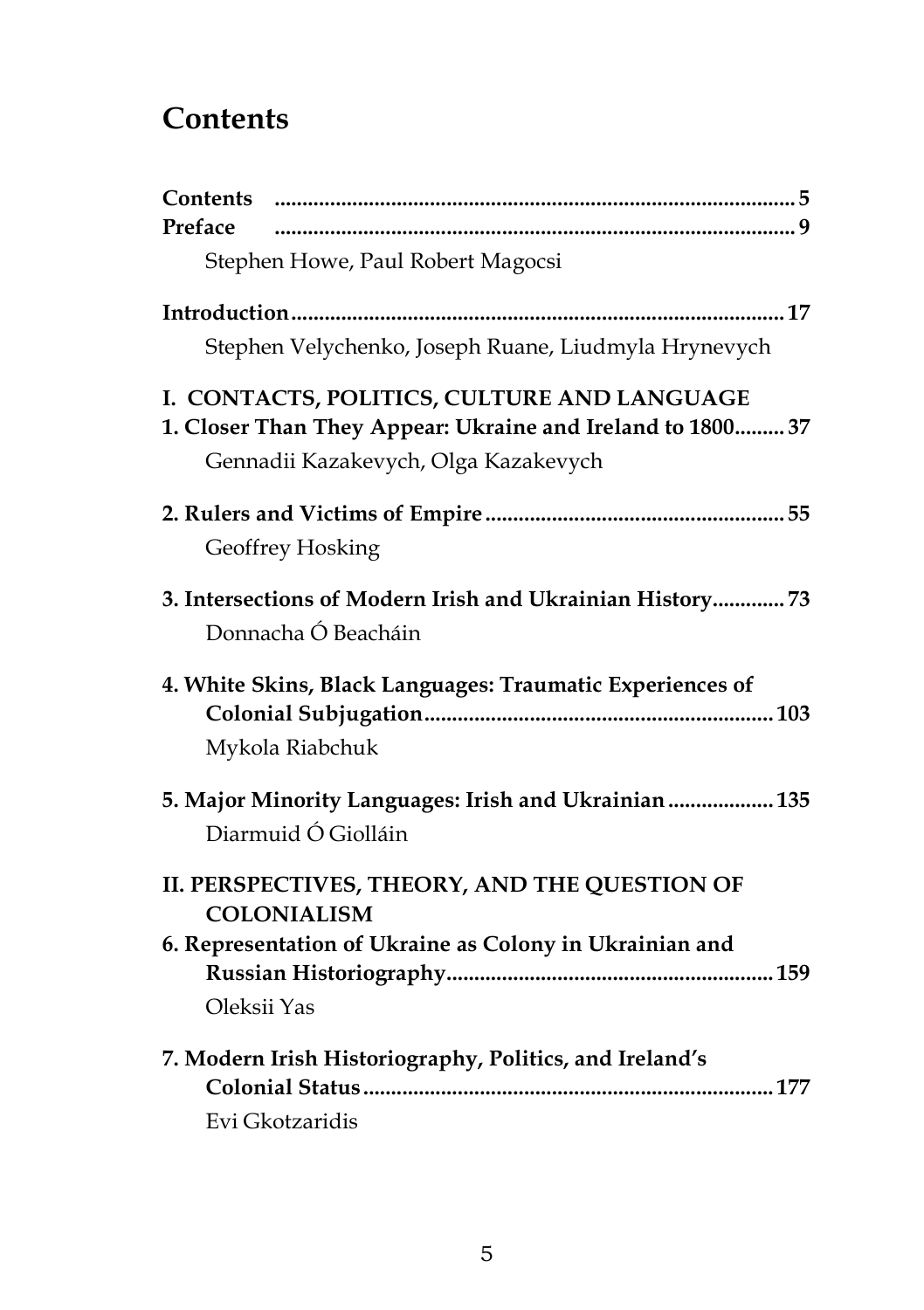| 8. Theorising Ireland's Ambiguous Colonial Dimension:                                                                |
|----------------------------------------------------------------------------------------------------------------------|
| Joseph Ruane                                                                                                         |
| 9. Colonialism, Ukraine Ireland and Famine  237<br>Stephen Velychenko                                                |
| 10. Inconvenient Truths: Peripheral History from the<br>Sergei I. Zhuk                                               |
| <b>III. THE TWO FAMINES</b><br>11. Famine and the State: Some Historiographical<br>Christophe Gillissen              |
| 12. Famine as Genocide? Ukraine and Ireland 311<br>Liam Kennedy                                                      |
| 13. Coverage of the Irish and Ukrainian Famines in the<br>Serhiy Blavatskyy                                          |
| 14. Irish and Ukrainian Fictional Treatments of the Famines:<br>Oksana Weretiuk                                      |
| IV. EMPIRE, NATIONALISM AND VIOLENCE<br>15. Irish Moderates and Radicals in Ukrainian-Language<br>Anna Shukalovych   |
| 16. Nationalist Violence in Ireland and Western Ukraine:<br><b>Political Assassinations Compared</b><br>Róisín Healy |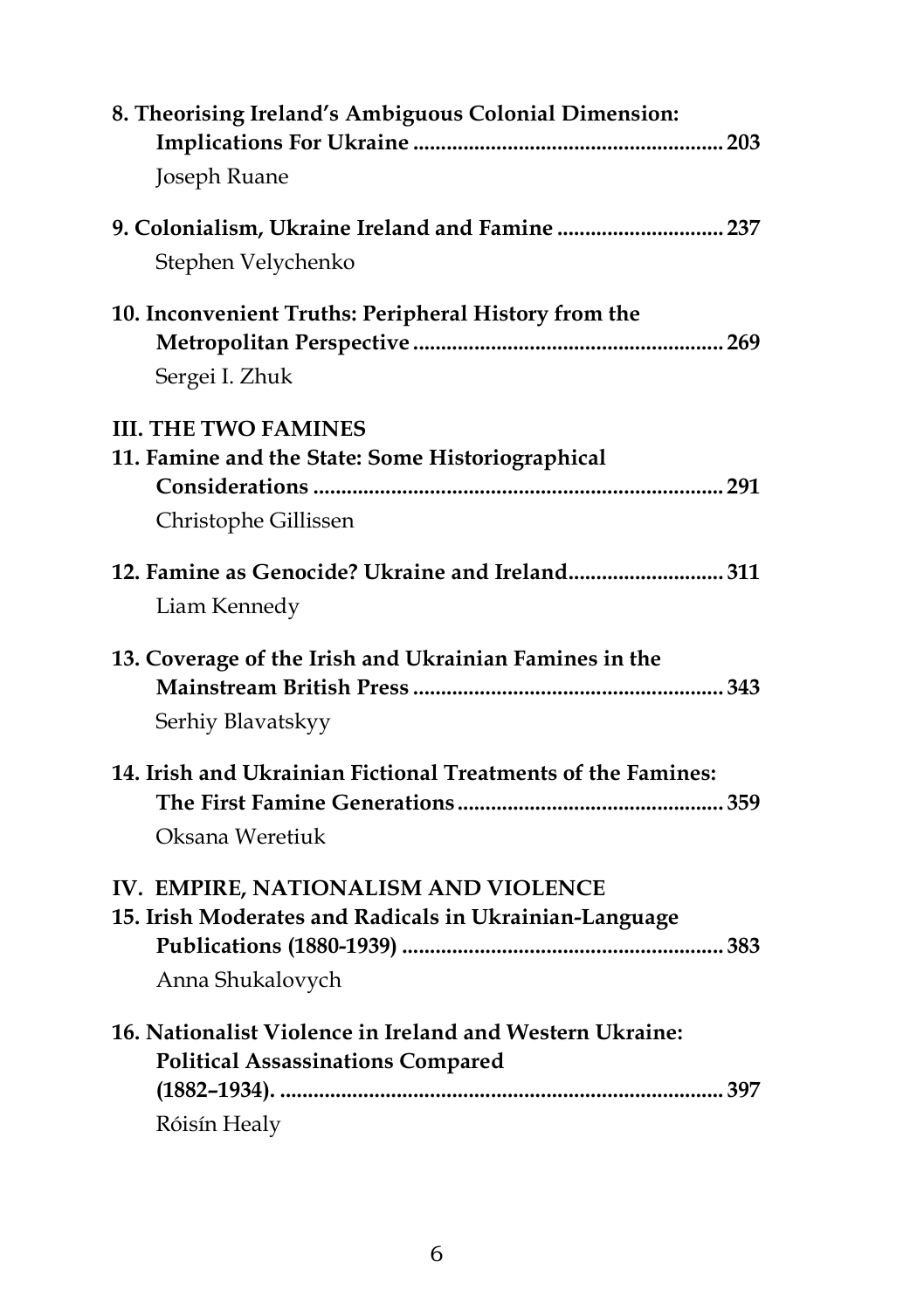| 17. Revolution Before Colour: The Irish Republic and the<br>Darragh Gannon                                                              |
|-----------------------------------------------------------------------------------------------------------------------------------------|
| 18. Comparing Violence and Economic Dislocation in Ireland                                                                              |
| Andy Bielenberg                                                                                                                         |
| 19. OUN - UPA and SINN FÉIN - IRA:                                                                                                      |
|                                                                                                                                         |
| Oleksandr Zaitsev                                                                                                                       |
| V. INDEPENDENCE AND ITS CHALLENGES<br>20. Institutional and Economic Paradoxes of Path-Dependency<br>Valentyna Popova, Viacheslav Popov |
| 21. Neoliberal Capitalism and the Erosion of Sovereignty:<br>Lessons from Ukraine, Parallels with Ireland 517<br>Yuliya Yurchenko       |
| 22. Post-Colonial or Still Colonial? The Influence of Former<br>Imperial Powers on Ukraine and Ireland 539<br>Ostap Kushnir             |
| 23. Post-Euromaidan Ukraine and Russia: In Search of<br>Andrzej Szeptycki                                                               |
| VI. EASTERN UKRAINE, NORTHERN IRELAND<br>24. Does Ukraine Have a "Northern Ireland"? 595<br>Hiroaki Kuromiya                            |
| 25. Paramilitarism, Political Violence and Societal Change:<br>Northern Ireland and Eastern Ukraine 623<br>James W. McAuley             |